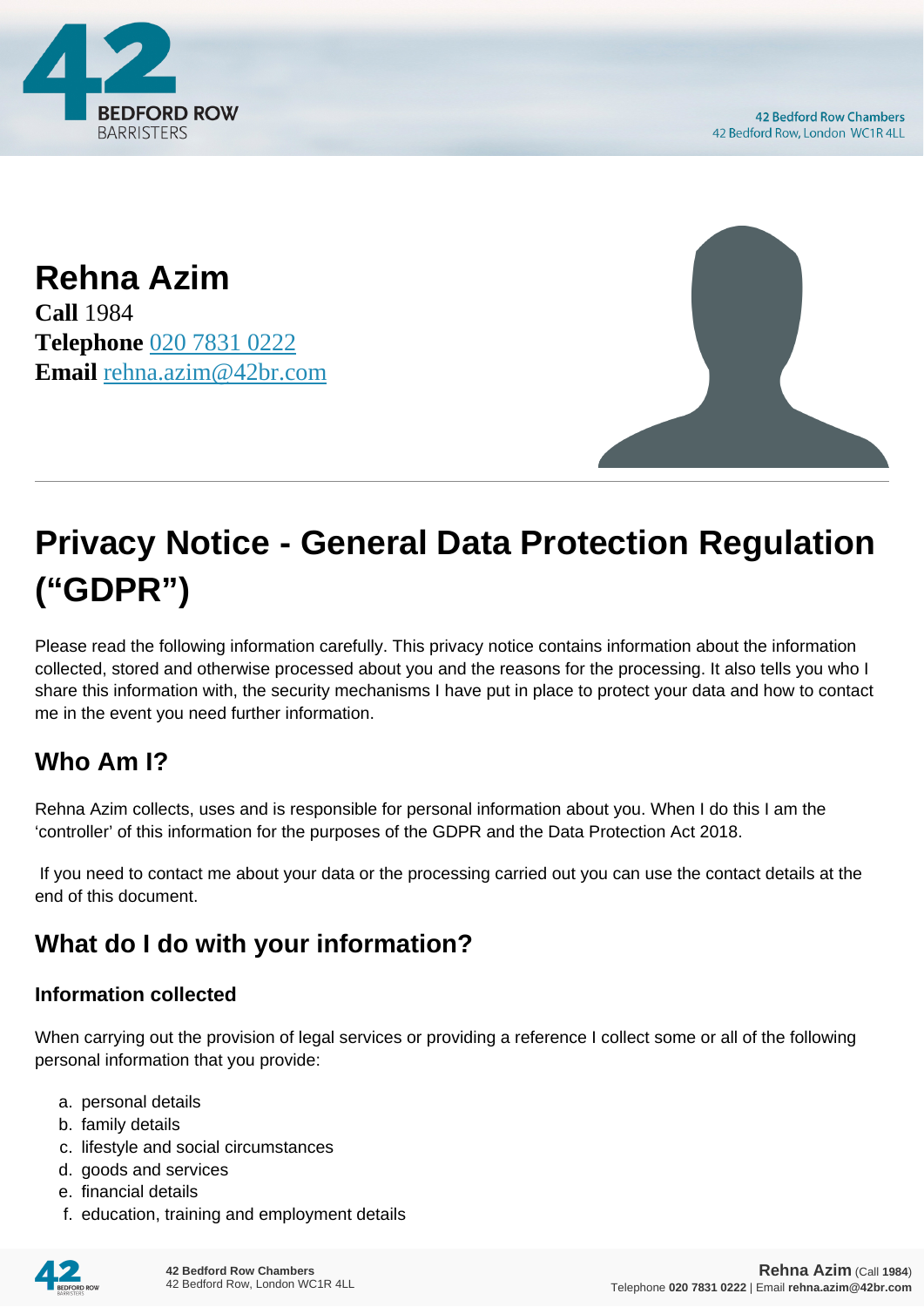

- g. physical or mental health details
- h. racial or ethnic origin
- i. political opinions
- j. religious, philosophical or other beliefs
- k. trade union membership
- l. sex life or sexual orientation
- m. genetic data
- n. biometric data for the purpose of uniquely identifying a natural person
- o. criminal proceedings, outcomes and sentences, and related security measures
- p. other personal data relevant to instructions to provide legal services, including data specific to the instructions in question.

#### **Information collected from other sources.**

The same categories of information may also be obtained from third parties, such as other legal professionals or experts, members of the public, your family and friends, witnesses, courts and other tribunals, investigators, government departments, regulators, public records and registers,

## **How I use your personal information: Purposes**

I may use your personal information for the following purposes:

- i. to provide legal services to my clients, including the provision of legal advice and representation in courts, tribunals, arbitrations, and mediations
- ii. to keep accounting records and carry out office administration
- iii. to take or defend legal or regulatory proceedings or to exercise a lien
- iv. to respond to potential complaints or make complaints
- v. to check for potential conflicts of interest in relation to future potential cases
- vi. to promote and market my services
- vii. to carry out anti-money laundering and terrorist financing checks
- viii. to train other barristers and when providing work-shadowing opportunities
- ix. to respond to requests for references
- x. when procuring goods and services
- xi. to publish legal judgments and decisions of courts and tribunals
- xii. as required or permitted by law.

## **Whether information has to be provided by you, and why**

If I have been instructed by you or on your behalf on a case or if you have asked for a reference, your personal information has to be provided, to enable me to provide you with advice or representation or the reference, and to enable me to comply with my professional obligations, and to keep accounting records.

## **The legal basis for processing your personal information**

I rely on the following as the lawful bases on which I collect and use your personal information:

• If you have consented to the processing of your personal information, then I may process your information

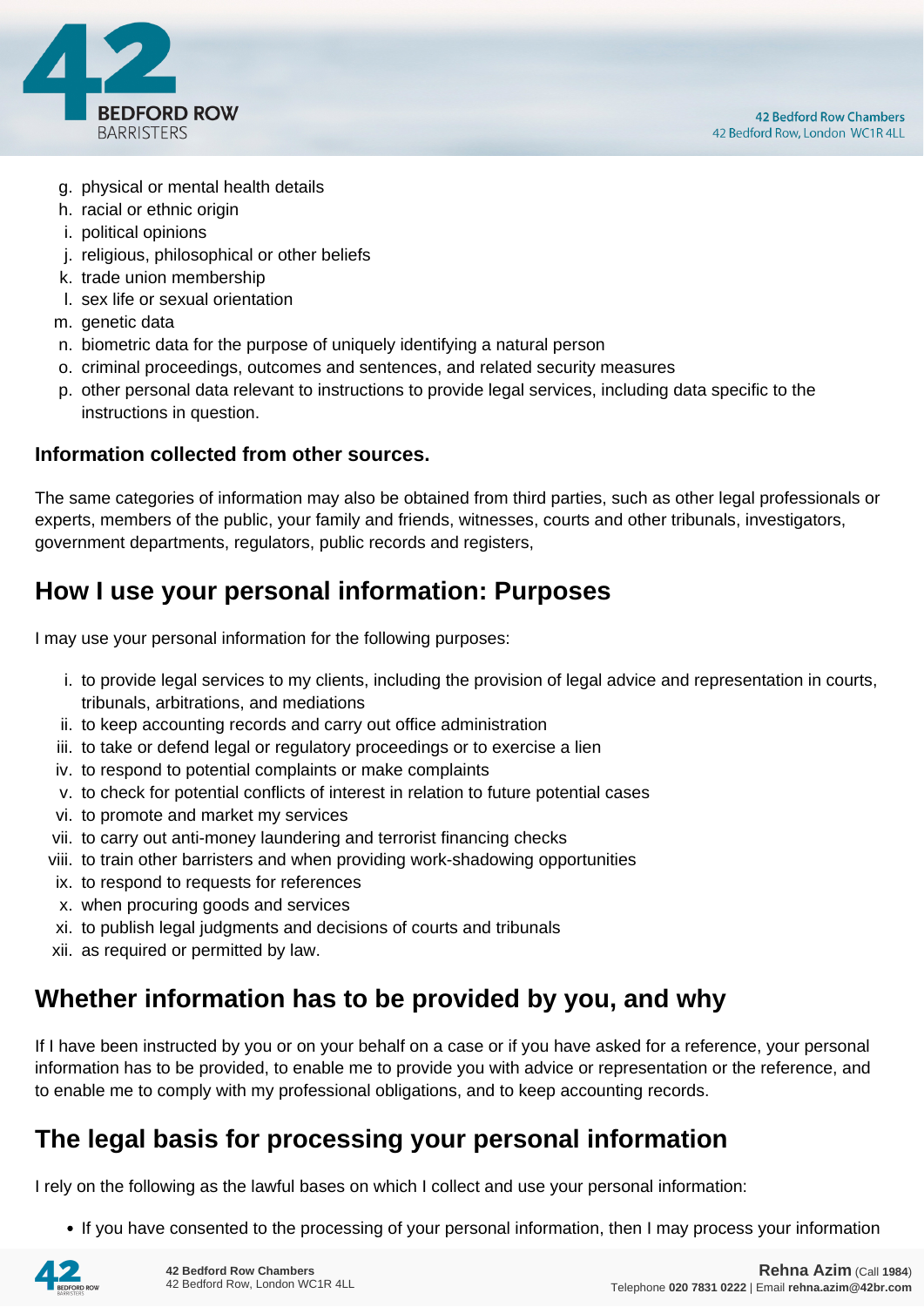

for the Purposes set out above to the extent to which you have consented to me doing so.

- If you are a client, processing is necessary for the performance of a contract for legal services or in order to take steps at your request prior to entering into a contract.
- In relation to information which is in categories (g) to (o) above (these being categories which are considered to include particularly sensitive information and which include information about criminal convictions or proceedings) I rely on your consent for any processing for the purposes set out in purposes (ii), (iv), (vi), (viii) and (ix) above. I need your consent to carry out processing of this data for these purposes. However, if you do not consent to processing for purposes (iv) and (ix) (responding to potential complaints and providing a reference) I will be unable to take your case or to provide a reference. This is because I need to be able to retain all the material about your case until there is no prospect of a complaint and to provide an informed and complete reference.
- In relation to information in categories (g) to (o) above (these being categories which are considered to be particularly sensitive information and include information about criminal convictions or proceedings), I am entitled by law to process the information where the processing is necessary for legal proceedings, legal advice, or otherwise for establishing, exercising or defending legal rights.
- In relation to information which is not in categories (g) to (o) above, I rely on my legitimate interest and/or the legitimate interests of a third party in carrying out the processing for the Purposes set out above.
- In certain circumstances processing may be necessary in order that I can comply with a legal obligation to which I am subject (including carrying out anti-money laundering or terrorist financing checks).
- The processing is necessary to publish judgments or other decisions of courts or tribunals.

# **Who will I share your personal information with?**

 If you are a client, some of the information you provide will be protected by legal professional privilege unless and until the information becomes public in the course of any proceedings or otherwise. As a barrister I have an obligation to keep your information confidential, except where it otherwise becomes public or is disclosed as part of the case or proceedings.

It may be necessary to share your information with the following:

- data processors, such as my Chambers staff, IT support staff, email providers, data storage providers
- other legal professionals
- experts and other witnesses
- prosecution authorities
- courts and tribunals
- the staff in my chambers
- trainee barristers
- lay clients
- family and associates of the person whose personal information I am processing
- in the event of complaints, the Head of Chambers, other members of Chambers who deal with complaints, the Bar Standards Board, and the Legal Ombudsman
- other regulatory authorities
- current, past or prospective employers
- education and examining bodies
- business associates, professional advisers and trade bodies, e.g. the Bar Council
- the intended recipient, where you have asked me to provide a reference.
- the general public in relation to the publication of legal judgments and decisions of courts and tribunals .

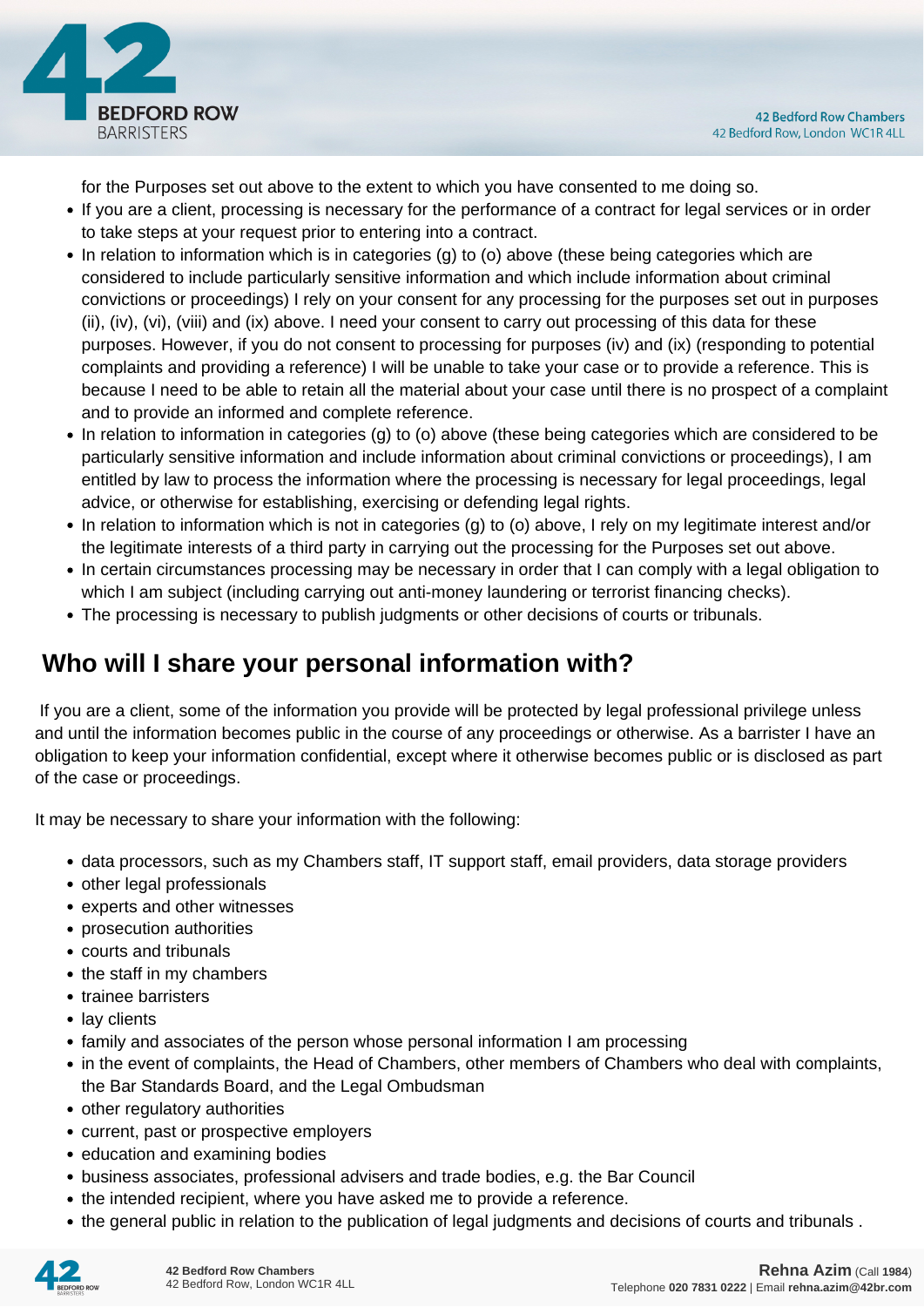

I may be required to provide your information to regulators, such as the Bar Standards Board, the Financial Conduct Authority or the Information Commissioner's Office. In the case of the Information Commissioner's Office, there is a risk that your information may lawfully be disclosed by them for the purpose of any other civil or criminal proceedings, without my consent or yours, which includes privileged information.

I may also be required to disclose your information to the police or intelligence services, where required or permitted by law.

# **Sources of information**

The personal information I obtain may include information which has been obtained from:

- other legal professionals
- experts and other witnesses
- prosecution authorities
- courts and tribunals
- trainee barristers
- lay clients
- family and associates of the person whose personal information I am processing
- in the event of complaints, the Head of Chambers, other members of Chambers who deal with complaints, the Bar Standards Board, and the Legal Ombudsman
- other regulatory authorities
- current, past or prospective employers
- education and examining bodies
- business associates, professional advisers and trade bodies, e.g. the Bar Council
- the intended recipient, where you have asked me to provide a reference.
- the general public in relation to the publication of legal judgments and decisions of courts and tribunals .
- data processors, such as my Chambers staff, IT support staff, email providers, data storage providers and typists
- public sources, such as the press, public registers and law reports.

# **Transfer of your information outside the European Economic Area (EEA)**

This privacy notice is of general application and as such it is not possible to state whether it will be necessary to transfer your information out of the EEA in any particular case or for a reference. However, if you reside outside the EEA or your case or the role for which you require a reference involves persons or organisations or courts and tribunals outside the EEA then it may be necessary to transfer some of your data to that country outside of the EEA for that purpose. If you are in a country outside the EEA or if the instructions you provide come from outside the EEA then it is inevitable that information will be transferred to those countries. If this applies to you and you wish additional precautions to be taken in respect of your information please indicate this when providing initial instructions.

Some countries and organisations outside the EEA have been assessed by the European Commission and their data protection laws and procedures found to show adequate protection. The list can be found here. Most do not. If your information has to be transferred outside the EEA, then it may not have the same protections and you

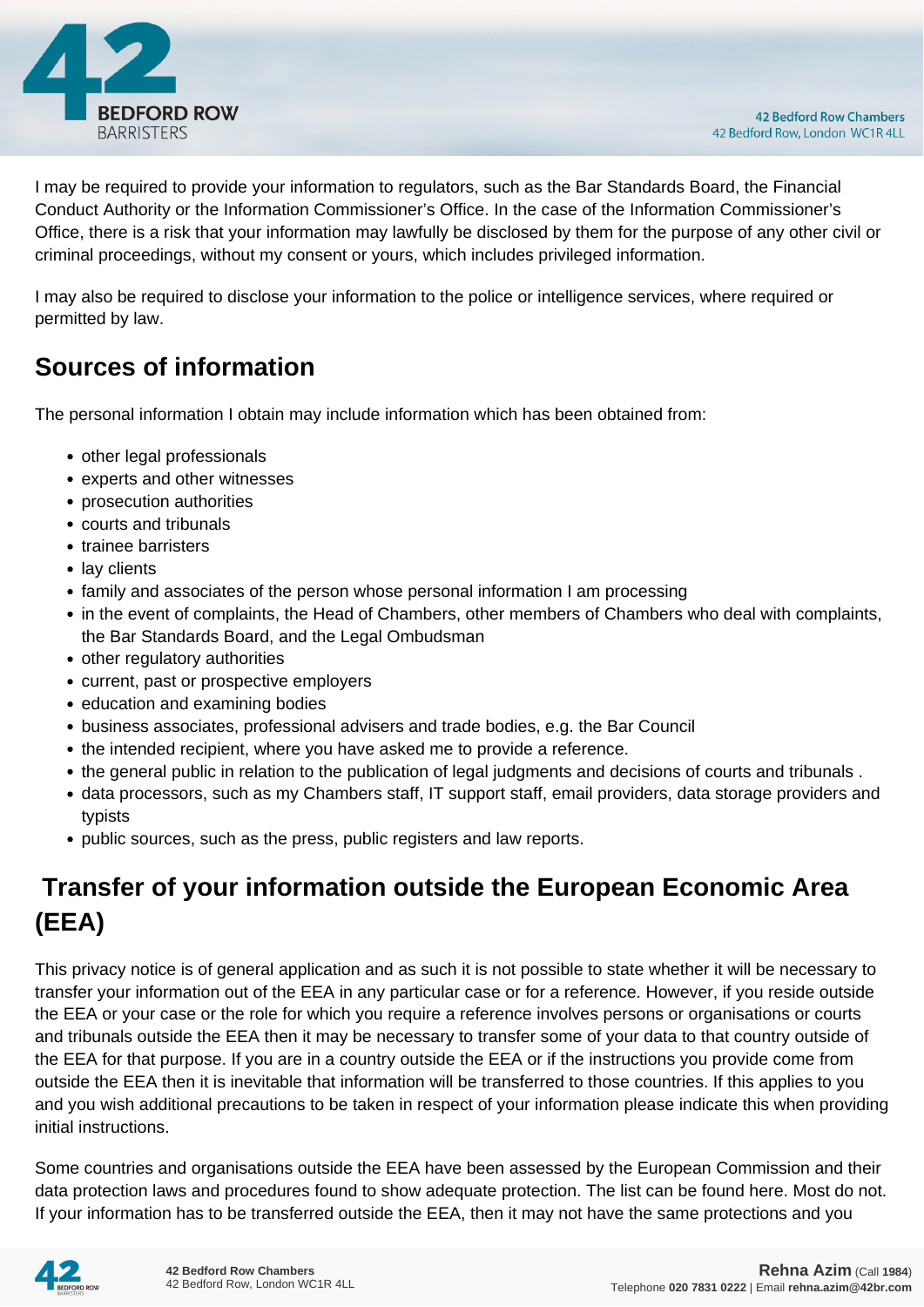

may not have the same rights as you would within the EEA.

I may transfer your personal information to the following which are located outside the European Economic Area (EEA):

cloud data storage services based in the USA who have agreed to comply with the EU-

U.S. Privacy Shield, in order to enable me to store your data and/or backup copies of your data so that I may access your data when I need to. The USA does not have the same data protection laws as the EU but the EU-U.S. Privacy Shield has been recognised by the European Commission as providing adequate protection. To obtain further details of that protection see [https://ec.europa.eu/info/law/law-topic/data- protection/data-transfers](https://ec.europa.eu/info/law/law-topic/data- protection/data-transfers-outside-eu/eu-us-privacy-shield_en)[outside-eu/eu-us-privacy-shield\\_en.](https://ec.europa.eu/info/law/law-topic/data- protection/data-transfers-outside-eu/eu-us-privacy-shield_en)

cloud data storage services based in Switzerland, in order to enable me to store your data and/or backup copies of your data so that I may access your data when I need to. Switzerland does not have the same data protection laws as the EU but has been recognised by the European Commission as providing adequate protection; see https://ec.europa.eu/info/law/law-topic/data-protection/data-transfers-outsideeu/adequacy-protection-personal-data-non-eu-countries\_en.

If I decide to publish a judgment or other decision of a Court or Tribunal containing your information then this will be published to the world.

I will not otherwise transfer personal information outside the EEA except as necessary for providing legal services or for any legal proceedings.

If you would like any further information please use the contact details at the end of this document.

## **How long will I store your personal data?**

I will normally store all your information:

- For 16 years from the last work done on a case. This is because it may be needed for potential legal proceedings. At this point any further retention will be reviewed and the data will be marked for deletion or marked for retention for a further period. The latter retention period is likely to occur only where the information is needed for legal proceedings, regulatory matters or active complaints. Deletion will be carried out (without further notice to you) as soon as reasonably practicable after the data is marked for deletion.
- Names and contact details held for marketing purposes will be stored indefinitely or until I or my clerks become aware or are informed that the individual has ceased to be a potential client.

# **Consent**

As explained above, I am relying on your explicit consent to process your information in categories (g) to (o) above. You provided this consent when you agreed that I would provide legal services/you asked me to provide a reference.

You have the right to withdraw this consent at any time, but this will not affect the lawfulness of any processing activity I have carried out prior to you withdrawing your consent. However, where I also rely on other bases for

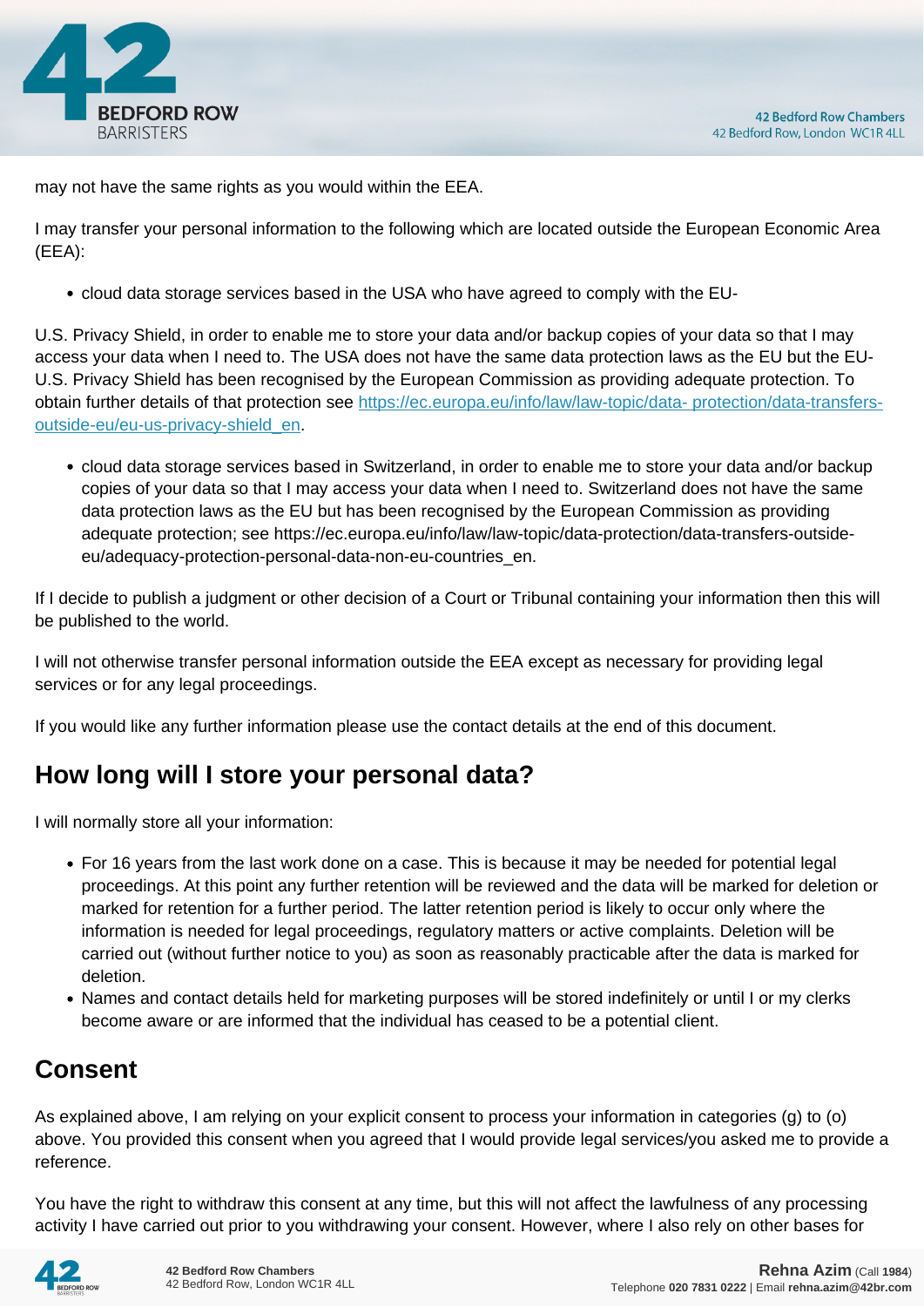

processing your information, you may not be able to prevent processing of your data. For example, if you have asked me to work for you and I have spent time on your case, you may owe me money which I will be entitled to claim.

If there is an issue with the processing of your information, please contact my clerks using the contact details below.

# **Your Rights**

Under the GDPR, you have a number of rights that you can exercise in certain circumstances. These are free of charge. In summary, you may have the right to:

- Ask for access to your personal information and other supplementary information;
- Ask for correction of mistakes in your data or to complete missing information I hold on you;
- Ask for your personal information to be erased, in certain circumstances;
- Receive a copy of the personal information you have provided to me or have this information sent to a third party. This will be provided to you or the third party in a structured, commonly used and machine readable format, e.g. a Word file;
- Object at any time to processing of your personal information for direct marketing;
- Object in certain other situations to the continued processing of your personal information;
- Restrict my processing of your personal information in certain circumstances;
- Request not to be the subject to automated decision-making which produces legal effects that concern you or affects you in a significant way.

If you want more information about your rights under the GDPR please see the Guidance from the Information Commissioners Office on Individual's rights under the GDPR.

If you want to exercise any of these rights, please:

- Use the contact details at the end of this document;
- I may need to ask you to provide other information so that you can be identified;
- Please provide a contact address so that you can be contacted to request further information to verify your identity;
- Provide proof of your identity and address;
- State the right or rights that you wish to exercise.

I will respond to you within one month from when I receive your request.

## **Marketing Emails**

Please note if you wish to unsubscribe from any marketing emails that you have previously received and/or signed up for, you can do so by emailing: clerks@42br.com

Please note it may take up to 30 days for this to become effective.